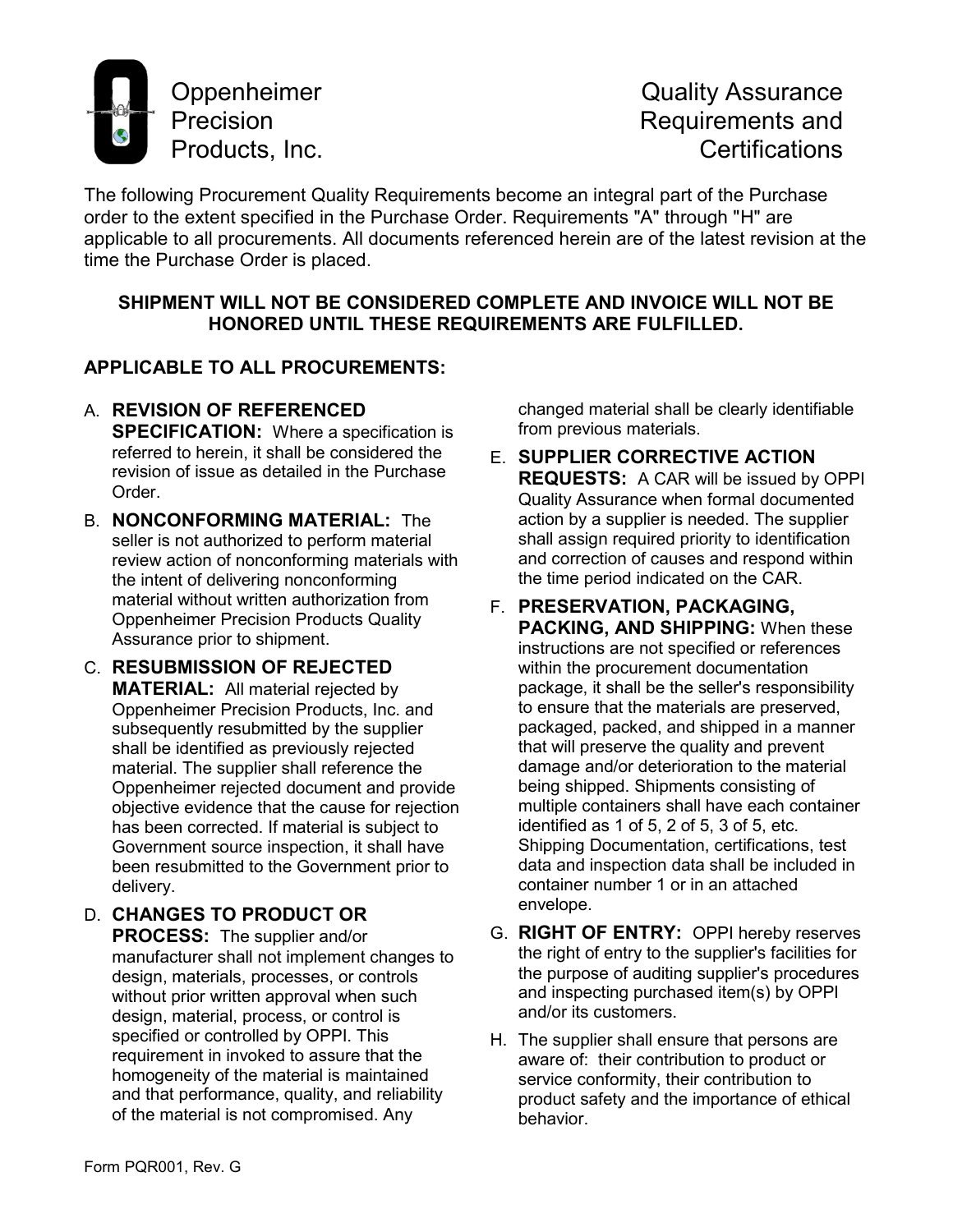**The following quality requirements are applicable when the paragraph numbers are specified on the purchase order.**

- 1. **MIL-Q-9858:** The seller shall comply with MIL-Q-9858 "Quality Program Requirements."
- 2. **MIL-I-45208:** The seller shall comply with MIL-I-45208 "Inspection System Requirement," or equivalent system.
- 3. **CERTIFICATION OF MATERIAL CONFORMANCE:** A statement of material conformance attesting that the material meets all contractual requirements, and signed by a company official, shall be included with each shipment under this Purchase Order. If the statement is noted on the packing slip, an additional signed copy will be required with the shipment.
- 4. **ISO 9001:** The seller shall have a quality program that complies with ANSI/ASQ/ISO9001, *Model for Quality Assurance in Design/Development, Production, Installation and Servicing.*
- 5. **RECORDS:** The supplier shall maintain adequate records of inspections and tests performed on material delivered under this order. The records shall be maintained at the supplier's location to be readily retrievable for a period of at least Ten years from the date of the last shipment against this Purchase Order, or for the period specified in the Purchase Order, whichever is longer.
- 6. **GOVERNMENT SURVEILLANCE - MILITARY CONTRACT:** The US Government has the right to inspect any or all

work included in this order at the supplier's plant. Government inspection or release of product prior to shipment is not required, unless otherwise notified. A copy of this Purchase Order shall be provided to your Government Plant Representative on their request.

7. **CERTIFICATION OF CONFORMANCE MICRO ELECTRONICS:** A CofC, in accordance with MIL-S-19500 "General Specification for Semiconductor Devices," para. 3.3.1 or MIL-M-38510, "General Specifications for Microcircuits," para. 3.3.1, is required.

8. **CERTIFICATION OF CONFORMANCE, METROLOGY:** A C of C in accordance with ISO 10012 OR ANSI Z540 "Calibration System Requirements," or equivalent, attesting to the traceability of calibration standards to the National Institute of Standards and Technology is required.

## 9. **FUNCTIONAL TEST REPORTS:**

Each shipment shall be accompanied with two (2) legible and reproducible copies of actual test results, identifiable as operational, mechanical, electrical, hydraulic, inspection parameters of the material submitted. Reports shall be signed by a responsible agent of the organization performing the tests.

## 10. **FLOW-DOWN OF REQUIREMENTS:** The seller shall flow down to any and all lower-tier suppliers all applicable material, process, certification and testing requirements.

11. **X-RAY REPORTS:** Items requiring radiographic inspection shall be submitted to OPPI in accordance with applicable specifications and standards. Findings shall be reported on suitable forms. The individual interpreting the X-Ray shall be identified and the report shall be signed by an official of the firm performing the service. The X-ray and two (2) reproducible copies of the report shall be delivered with the material and must be identifiable with the material.

## 12. **ELECTROSTATIC DISCHARGE CONTROL:** The supplier shall establish and maintain an effective ESD control program in compliance with Mil-Std-1686 or ANSI/ESD S20.20.

## 13. **PACKAGING OF COMPONENTS:**

Electrical components shall be packaged in a manner that will provide adequate protection during handling and shipping. Class 1 and Class 2 per DOD-STD-1686 "Electrostatic Discharge Control Program" or ANSI/ESD S20.20 shall be packaged to conform to the following:

- A. Protection shall be provided in accordance with DOD-STD-1686.
- B. Unit packs shall then be enclosed in ESD protective material.
- C. Outer surface of the package shall be marked in accordance with para. 5.11c of DOD-STD-1686.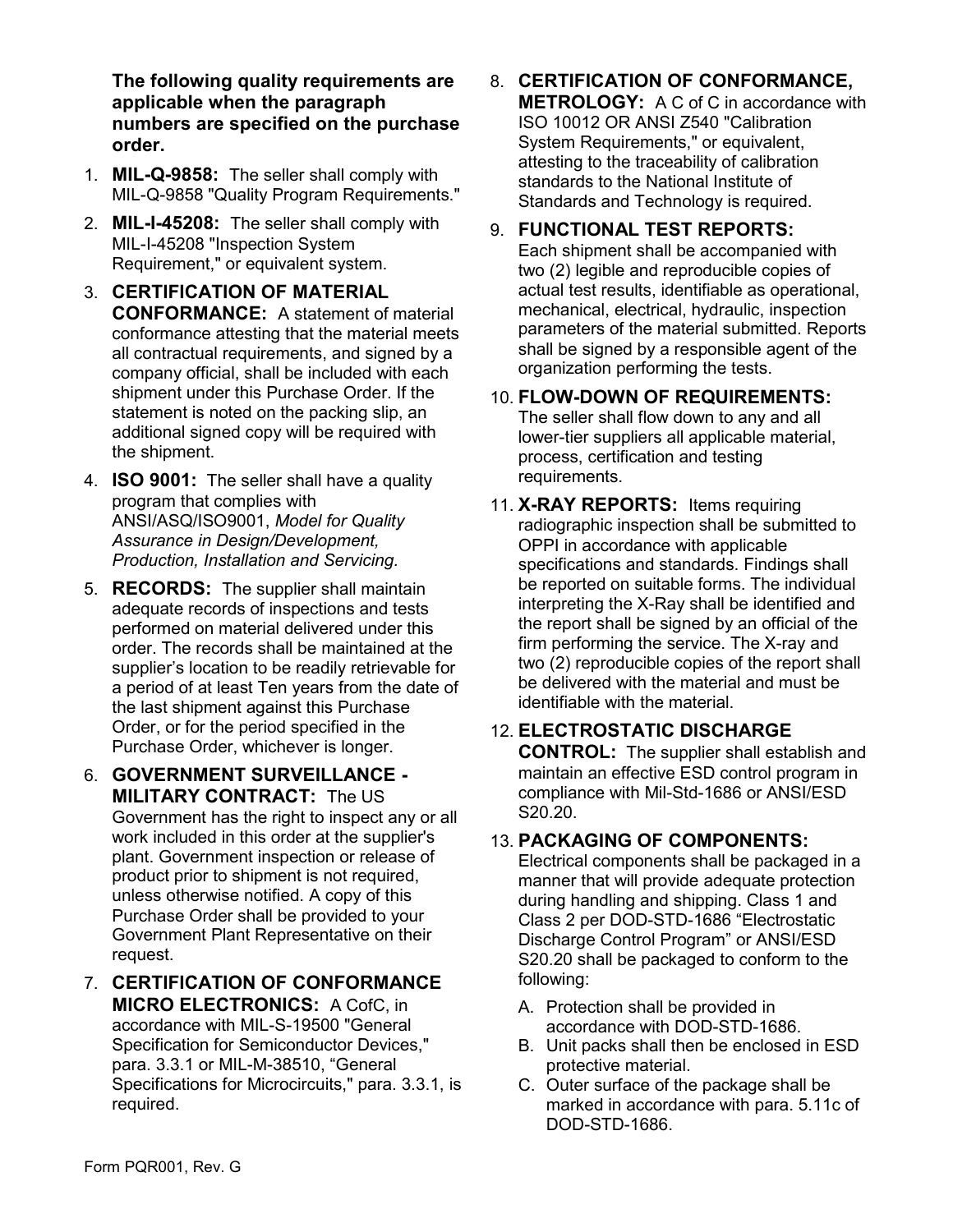## 14. **MARKING - WIRE, SLEEVING, TUBING:**

Wire, sleeving, and tubing shall have the following information placed on the spools and/or tags, as necessary to identify the material:

- A. Mil Spec. Part Number
- B. Description of Material
- C. Date of Manufacture
- D. Manufacturer's Name

### 15.**GOVERNMENT SOURCE INSPECTION MILITARY CONTRACTS:** Government inspection is required prior to shipment from the supplier's plant. Upon receipt of this order, promptly notify the Government representative who normally services the facility so that appropriate planning for Government inspection can be accomplished. In the event that the representative or office cannot be located, our buyer should be notified immediately.

16.**OPPI SOURCE INSPECTION:** All items covered by this Purchase Order will be source inspected by OPPI. This will include surveillance of the product, quality systems, procedures and facilities. The seller shall furnish at no cost the necessary facilities and equipment, supply data, and perform tests as required by applicable drawings, specifications, and inspection instructions under the surveillance of OPPI representative(s). Final acceptance will be at OPPI facilities. OPPI reserves the right to reinspect or re-test all items on receipt. When requesting source inspection, notify the buyer, whose name appears on the Purchase Order at least 48 hours in advance.

### 17.**FIRST ARTICLE INSPECTION (FAI):** Is required prior to the first delivery of the product baseline configuration. FAI shall be performed on the first unit/assembly produced and shall be reviewed by OPPI Quality Assurance prior to delivery. OPPI disclaims responsibility for material delivered prior to FAI approval unless it has been contractually authorized.

# 18.**SAE AS9102 FIRST ARTICLE**

**INSPECTION (FAI):** First Article Inspection per the requirements of SAE AS9102 prior to the first delivery of the product baseline. FAI shall be performed on the first unit/assembly produced and shall be performed in accordance with all the requirements defined in SAE AS9102 (latest revision). The FAI report shall be reviewed by OPPI Quality Assurance prior to delivery. OPPI disclaims responsibility for material delivered prior to FAI approval unless it has been contractually authorized.

# 19.**TEST REPORTS – CHEMICAL /**

**PHYSICAL:** The supplier shall furnish test reports verifying the physical and chemical properties as specified in applicable documentation. In the case of rubber and other elastomeric products subject to aging, shelf life documentation shall also include the date of manufacture (cure date) and the shelflife expiration date.

# 20.**PRINTED CIRCUIT BOARDS -**

**CERTIFICATION:** Materials shipped against this order shall fully meet the requirements of MIL-P-55110 and shall be accomplished by:

A. MIL-P-55110 certification for the type of board and material.

B. MIL-P-55110 test coupon with traceability data.

C. A mounted micro-section of a platedthrough hole from a test coupon. This clause is not intended to relieve the seller of any record keeping responsibilities of MIL-P-55110.

# 21.**PRINTED CIRCUIT INSULATION**

**RESISTANCE:** The supplier shall perform continuity testing on all Printed Wiring Boards (PWBs) per section 4.8.7.3.1 and circuit shorts per section 4.8.7.3.2 of MIL-P-55110. Objective evidence of testing shall be furnished with each lot.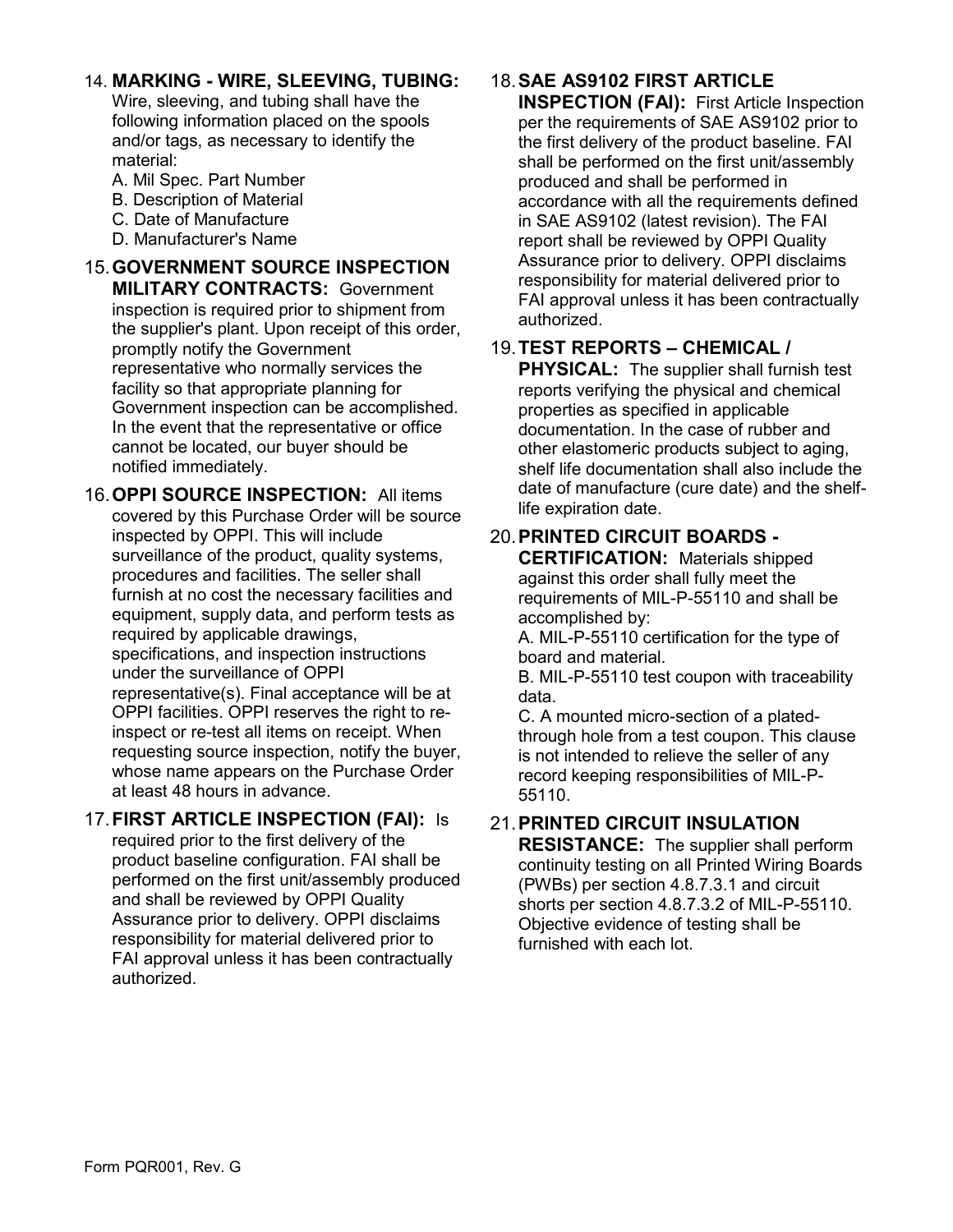## 22.**IDENTIFICATION OF LIMITED**

**CALENDAR LIFE:** The seller shall, in addition to the normal identification requirements of name, part or code number, specification number, type size, quantity, and manufacturer's recommended shelf-life, identify each item package or container of limited calendar life material with the manufactured date, storage temperature, and special handling requirements. This information shall be included in the shipping documents.

- 23.**FILTER TESTING:** P/N: M15773/26-0002, Filter, requires additional 100% burn-in testing as follows: 150 VAC, 125 degrees C, 96 hours, and 100% insulation resistance (IR) testing after burn-in. Parts shall be identified with a red dot on the body of the part.
- 24.**MIL-STD-1535, GROUP I:** This purchase is classified as a Group I purchase in accordance with MIL-STD-1535 "Supplier Quality Assurance Program Requirements." The seller shall comply with MIL-STD-1535 and flow down applicable sections thereof to any sub-tier suppliers.
- 25.**MIL-STD-1535, GROUP II:** This purchase is classified as a Group II purchase in accordance with MIL-STD-1535 "Supplier Quality Assurance Requirements". The seller shall comply with MIL-STD-1535 and flow down applicable sections thereof to any subtier suppliers.
- 26.**MIL-STD-1535 GROUP III:** This purchase is classified as a Group III purchase in accordance with MIL-STD-1535 "Supplier Quality Assurance Requirements". The seller shall comply with MIL-STD-1535 and flow down applicable sections thereof to any subtier suppliers.
- 27.**CERTIFICATE OF COMPLIANCE - SOFTWARE:** A Certificate of Compliance in accordance with MIL-Q-9858 "Quality Program Requirements" is required with shipment.
- 28.**DOD-STD-1679:** Software/Firmware shall be designed in accordance with DOD-STD-1679 "Weapon System Software Development."
- 29.**DOD-STD-2167:** Software/Firmware shall be designed in accordance with DOD-STD-2167 "Defense System Software Development."
- 30.**MIL-S-52779:** The supplier shall comply with MIL-S-52779 "Software Quality Assurance Program Requirement" and all other terms of the Purchase Order. A Certificate of Compliance in accordance with MIL-S-52779 is required with shipment.
- 31.**SPECIAL PROCESSES:** Special processes, such as soldering, welding, casting, molding, potting, etc. shall be in accordance with specifications and standards stated on the drawings and procurement documents. Prior certification and approval of special processes may be required by OPPI and/or its customers.
- 32.**PRINTED WIRING, FLEXIBLE AND RIGID-FLEX:** All flexible and rigid-flex printed wiring delivered under this Purchase Order shall meet the requirement of MIL-P-50884. The material furnished shall have been fabricated by a supplier that has been certified in accordance with section 4.5 of the specification. Sample test coupons shall be supplied with each shipment.
- 33.**ENGINEERING BUILD ONLY:** Each shipment of parts or material is to be noted on the part or material and/or outer package with "ENGINEERING BUILD ONLY."
- 34.**MIL-STD-45662:** The supplier shall comply fully with the requirements of MIL-STD-45662.
- 35.**WS6536/MIL-STD-2000:** The supplier shall comply fully with the requirements for copper purity on PCB's per WS6536/ MIL-STD-2000.
- 36.**SPC:** Statistical Process Control, for all Key Characteristics and Processes is required.